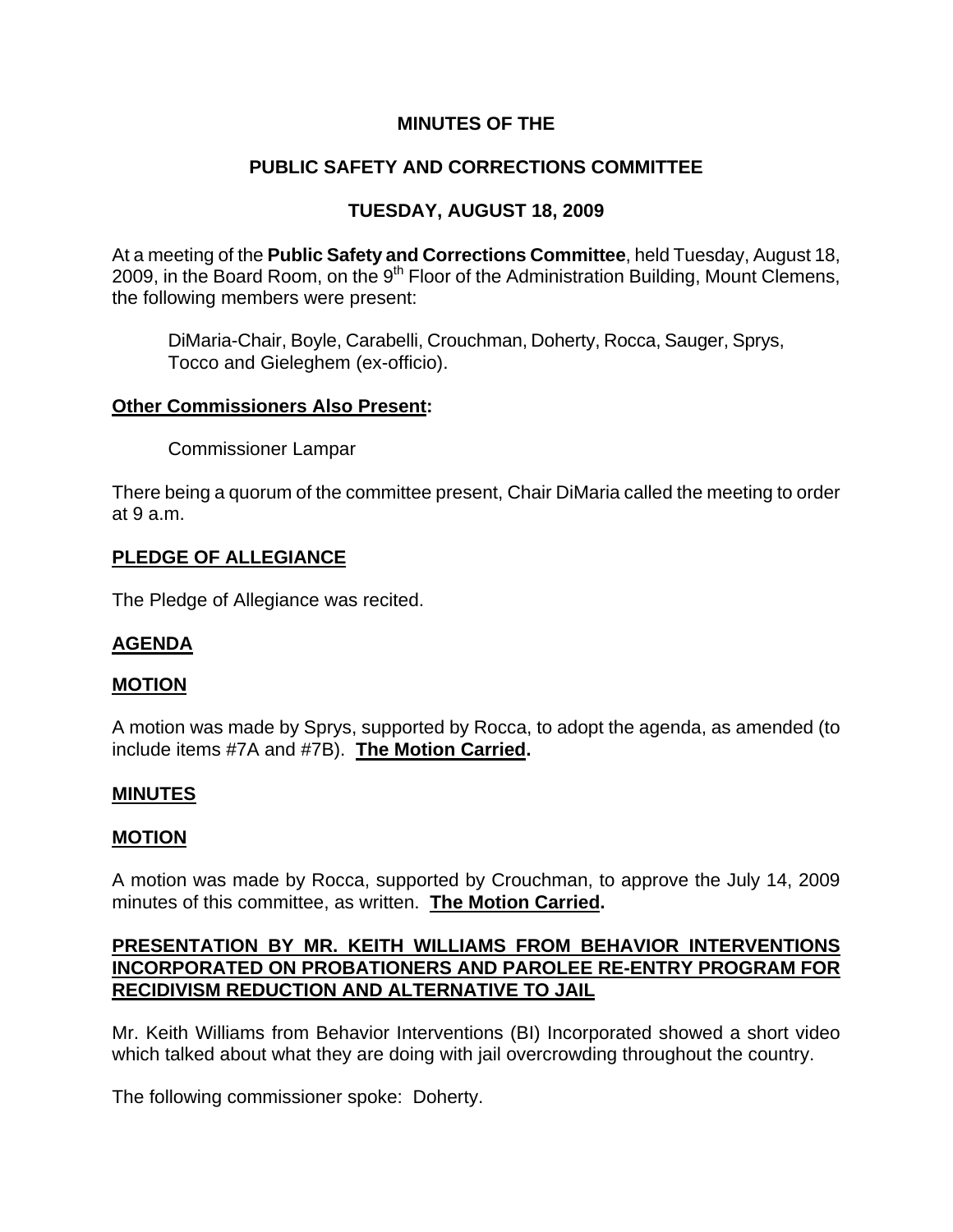Mr. Williams gave a PowerPoint presentation entitled, BI Day Reporting Centers. Key topics covered included: Returning Prisoners Contribute to Overcrowding, Without Adequate Reentry Investments, the Costs are High (Cont.), Prisoner Reentry Crisis, Macomb County: Current Situation, How Does BI Confront the Reentry and Community Corrections Challenge?, BI Day Reporting Centers, 35 Service Offices Nationwide, Franklin County, Pennsylvania, Franklin County: Key Outcomes, Franklin County, PA Cost Savings, Illinois Outcome, Sedgwick County: Key Outcomes, BI DRC Model (Phase I - Motivation, Phase 2 - Treatment, Phase 3 - Reentry), Criminogenic Risk, Principles of Effective Correctional Intervention, Treatment Principle, Moral Reconation Therapy (MRT), and How much does DRC cost/save?.

During the PowerPoint presentation, the following commissioners spoke: Sauger, Sprys, Rocca, DiMaria and Doherty.

Note: A copy of the PowerPoint presentation will be provided to all commissioners.

## **CONCUR WITH SHERIFF'S OFFICE TO PURCHASE A DIRECT LINK 007 SERIES CRISIS RESPONSE SYSTEM THROW PHONE AND A MULTIPLE FREQUENCY DISRUPTOR**

### **COMMITTEE RECOMMENDATION – MOTION**

A MOTION WAS MADE BY SPRYS, SUPPORTED BY CARABELLI, TO RECOMMEND THAT THE BOARD OF COMMISSIONERS CONCUR WITH THE SHERIFF'S OFFICE RECOMMENDATION TO PURCHASE A DIRECT LINK 007 SERIES CRISIS RESPONSE SYSTEM THROW PHONE AND A MULTIPLE FREQUENCY DISRUPTOR (ETG-MFD-HH1) AND NECESSARY RELATED EQUIPMENT. PRICE NOT TO EXCEED \$25,000. FUNDING IS AVAILABLE AT NO COST TO COUNTY TAXPAYERS. FUNDING IS AVAILABLE IN THE S.E.T. FORFEITURE ACCOUNT, #22930536. **THE MOTION CARRIED.** 

### **APPROVE A THREE-YEAR AGREEMENT BETWEEN WRITS, INC. AND THE MACOMB COUNTY SHERIFF FOR THE OPERATION OF THE SHERIFF CIVIL DIVISION**

#### **COMMITTEE RECOMMENDATION – MOTION**

A MOTION WAS MADE BY SAUGER, SUPPORTED BY DOHERTY, TO RECOMMEND THAT THE BOARD OF COMMISSIONERS APPROVE A THREE-YEAR AGREEMENT BETWEEN WRITS, INC. AND THE MACOMB COUNTY SHERIFF FOR THE OPERATION OF THE SHERIFF CIVIL DIVISION.

The following commissioners spoke: Doherty and DiMaria.

Mr. George Brumbaugh informed committee members about a revision he needed to make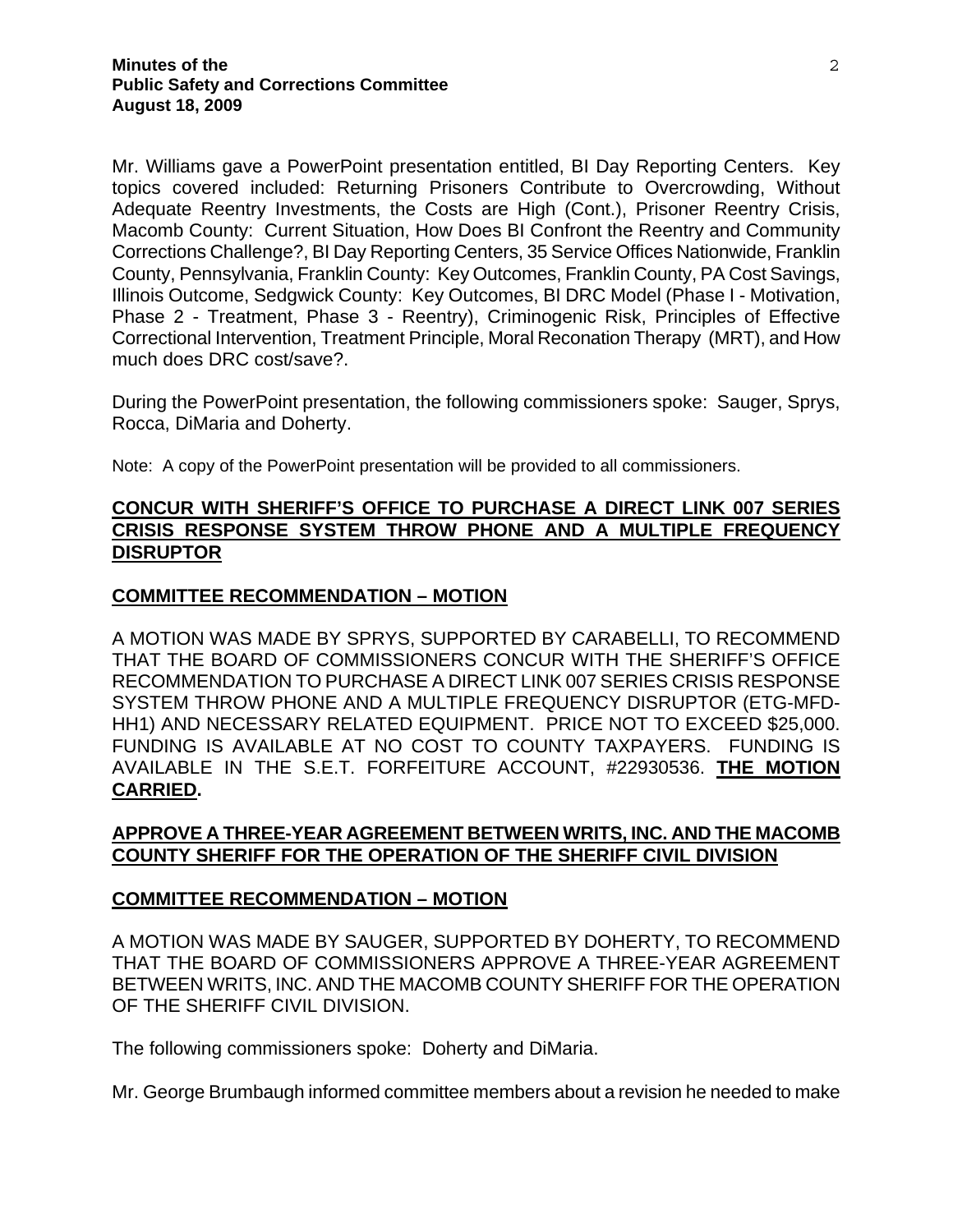pertaining to the last paragraph contained in the body of the resolution sheet which should read starting after the words "… to recommend…" as follows: "… to recommend that Writs, Inc. and the Office of the Sheriff enter into a three year contract." He noted that the resolution sheet will be corrected and resubmitted in time for the Full Board.

The following commissioner spoke: DiMaria.

Chair DiMaria called for a vote on the motion and **THE MOTION CARRIED.** 

## **APPROVE CONTRACT WITH SECURITY CORPORATION – CCTV REMODEL / JUVENILE JUSTICE CENTER**

#### **COMMITTEE RECOMMENDATION – MOTION**

A MOTION WAS MADE BY SPRYS, SUPPORTED BY SAUGER, TO RECOMMEND THAT THE BOARD OF COMMISSIONERS APPROVE THE CONTRACT WITH SECURITY CORPORATION FOR THE INSTALLATION OF 16 COLOR CCTV MULTIPLEXERS, 4 HIGH VIDEO EQUIPMENT RACKS, 8 – 32" LCD TV MONITORS AND ONE 37" LCD MONITOR WITH ASSORTED MOUNTS, SOFTWARE UPGRADES, AND WIRING. TOTAL COST OF \$31,090. FUNDS ARE AVAILABLE IN THE JJC BUDGET.

The following commissioners spoke: Carabelli, Doherty and DiMaria.

Chair DiMaria called for a vote on the motion and **THE MOTION CARRIED.** 

## **APPROVE CONSTRUCTION REMODELING, BERNCO PROJECT #2007.008/ JUVENILE JUSTICE CENTER**

### **COMMITTEE RECOMMENDATION – MOTION**

A MOTION WAS MADE BY DOHERTY, SUPPORTED BY SAUGER, TO RECOMMEND THAT THE BOARD OF COMMISSIONERS APPROVE THE CONSTRUCTION REMODELING, BERNCO PROJECT #2007.008 AT THE JUVENILE JUSTICE CENTER. FUNDS ARE AVAILABLE IN THE OPERATION BUDGET.

The following commissioner spoke: Doherty.

Chair DiMaria called for a vote on the motion and **THE MOTION CARRIED.** 

### **APPROVE SOUND COUNSELING PROFESSIONAL SERVICES CONTRACT / JUVENILE JUSTICE CENTER**

### **COMMITTEE RECOMMENDATION – MOTION**

A MOTION WAS MADE BY SPRYS, SUPPORTED BY CROUCHMAN, TO RECOMMEND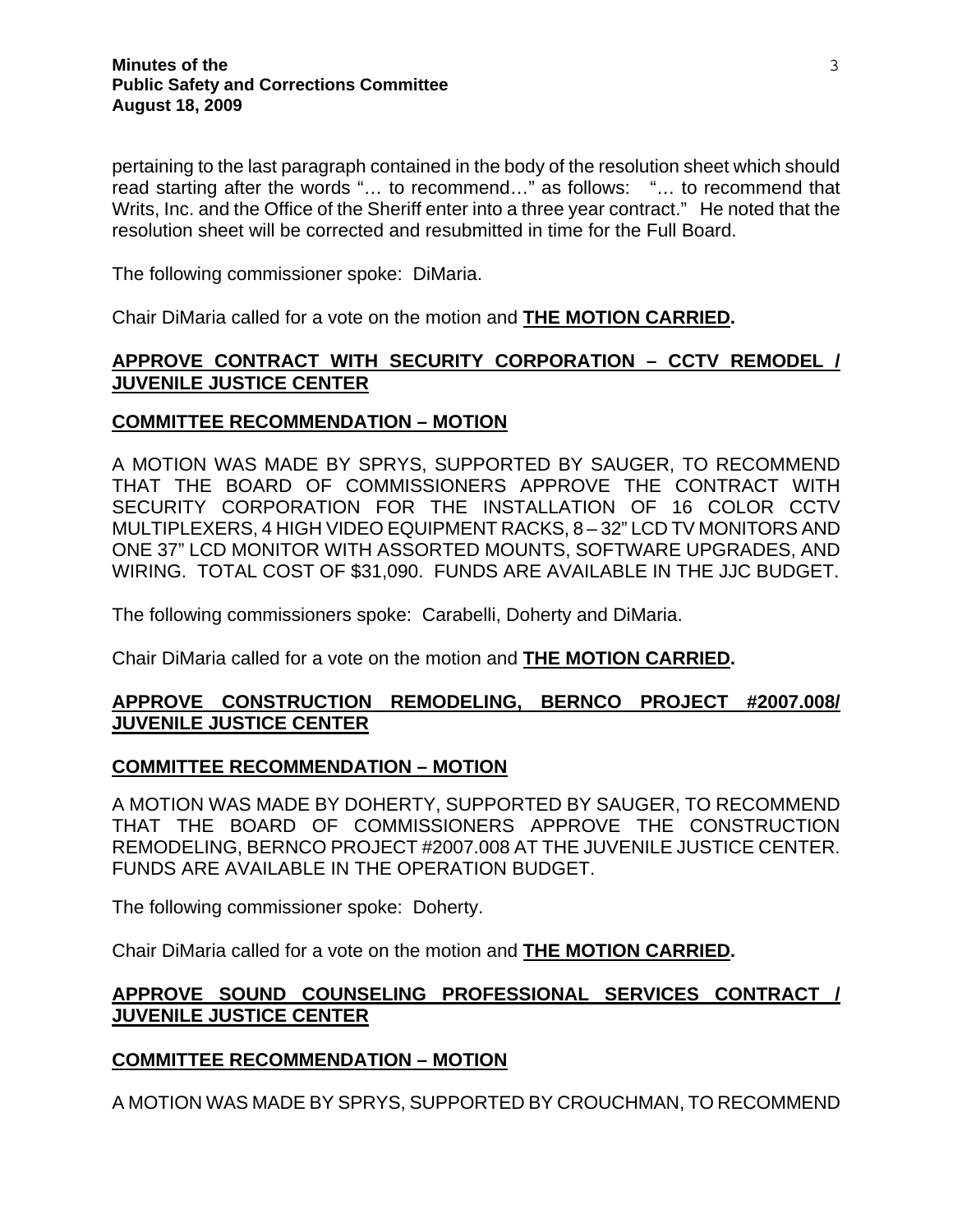THAT THE BOARD OF COMMISSIONERS APPROVE THE PROFESSIONAL SERVICES WITH SOUND COUNSELING SERVICES FOR SUPERVISION AND DELIVERY OF THERAPEUTIC SERVICES AT THE JUVENILE JUSTICE CENTER. TERM: 10/1/2009 THROUGH 9/30/2010.

The following commissioner spoke: Boyle.

Commissioner Doherty offered the following **substitute motion**; it was supported by Commissioner Tocco. The motion reads as follows:

### **COMMITTEE RECOMMENDATION – MOTION**

A MOTION WAS MADE BY DOHERTY, SUPPORTED BY TOCCO, TO RECOMMEND THAT THE BOARD OF COMMISSIONERS AUTHORIZE THAT THE PROFESSIONAL SERVICES CONTRACT FOR SUPERVISION AND DELIVERY OF THERAPEUTIC SERVICES AT THE JUVENILE JUSTICE CENTER BE BID OUT.

The following commissioners spoke: DiMaria, Doherty, Sprys, Carabelli and Boyle.

(Time: 10:14 a.m. The decision on this substitute motion was delayed until someone from the Purchasing Department arrived.)

Chair DiMaria moved on to the next agenda item. There were no objections.

#### **APPROVE CONTINUATION OF SECURITY CORPORATION CONTRACT FOR CLOSED CIRCUIT TELEVISION AND VIDEO RECORDING EQUIPMENT / JUVENILE JUSTICE CENTER**

#### **COMMITTEE RECOMMENDATION – MOTION**

A MOTION WAS MADE BY SAUGER, SUPPORTED BY SPRYS, TO RECOMMEND THAT THE BOARD OF COMMISSIONERS APRPOVE THE CONTINUATION OF THE SECURITY CORPORATION CONTRACT FOR CLOSED CIRCUIT TELEVISION AND VIDEO RECORDING EQUIPMENT. TOTAL: \$39,600. CONTRACT TERM: JUNE 2, 2009 – JUNE 2, 2010. FUNDS ARE AVAILABLE IN 29214662-93099, REPAIRS AND MAINTENANCE EQUIPMENT OTHER.

The following commissioner spoke: Carabelli.

Chair DiMaria called for a vote on the motion and **THE MOTION CARRIED.** 

#### **APPROVE SECURITY CORPORATION CONTRACT FOR INSTALLATION OF CAMERAS – COUNSELING OFFICES / JUVENILE JUSTICE CENTER**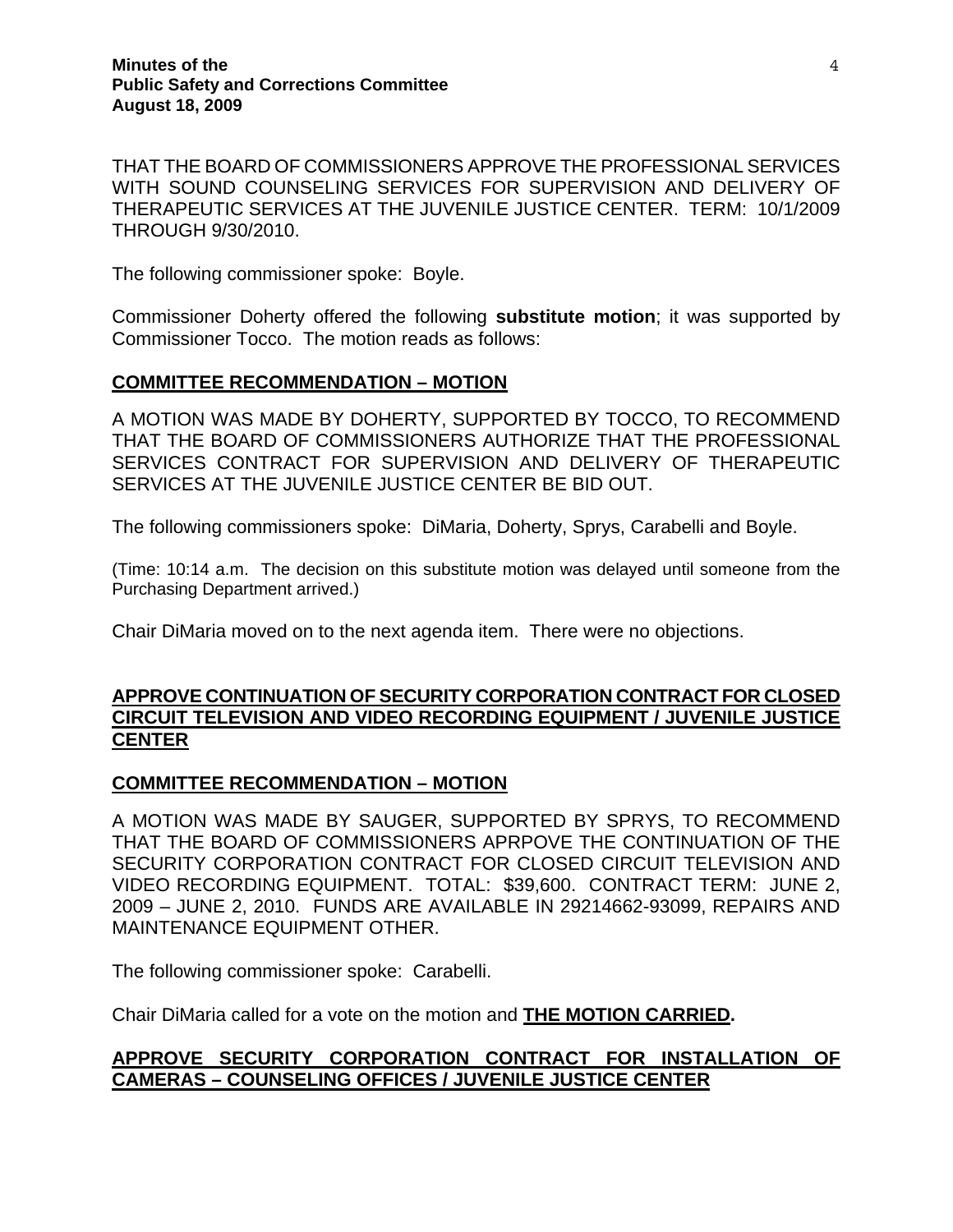### **COMMITTEE RECOMMENDATION – MOTION**

A MOTION WAS MADE BY CARABELLI, SUPPORTED BY SPRYS, TO RECOMMEND THAT THE BOARD OF COMMISSIONERS APPROVE THE SECURITY CORPORATION CONTRACT FOR THE INSTALLATION OF FOUR PELCO COLOR DOME CAMERAS, TWO PELCO MCSH-2B CAMERA POWER SUPPLIES, INSTALLATION AND MATERIAL, AT A COST OF \$5,418. FUNDS ARE AVAILABLE IN 2921466293099, REPAIRS AND MAINTENANCE EQUIPMENT. **THE MOTION CARRIED.** 

## **ADOPT RESOLUTION REPLACING MACOMB COUNTY RESOLUTION NO. 02-039 WHICH ESTABLISHES THE COUNTY EMERGENCY MANAGEMENT POLICY AND ORGANIZATION WITH A REVISED VERSION TO MEET CURRENT STANDARDS AND PRACTICES**

## **COMMITTEE RECOMMENDATION – MOTION**

A MOTION WAS MADE BY SPRYS, SUPPORTED BY CARABELLI, TO RECOMMEND THAT THE BOARD OF COMMISSIONERS ADOPT A RESOLUTION REPLACING MACOMB COUNTY RESOLUTION NO. 02-039 WHICH ESTABLISHES THE COUNTY EMERGENCY MANAGEMENT POLICY AND ORGANIZATION WITH A REVISED VERSION TO MEET CURRENT STANDARDS AND PRACTICES **(OFFERED BY BOARD CHAIR)**. **THE MOTION CARRIED.** 

# **FY 2008 HOMELAND SECURITY GRANT PROGRAM GRANT AGREEMENT**

### **COMMITTEE RECOMMENDATION – MOTION**

A MOTION WAS MADE BY SAUGER , SUPPORTED BY SPRYS, TO RECOMMEND THAT THE BOARD OF COMMISSIONERS ACCEPT AND ENTER INTO THE STATE OF MICHIGAN 2008 HOMELAND SECURITY GRANT PROGRAM GRANT AGREEMENT WITH THE MICHIGAN STATE POLICE EMERGENCY MANAGEMENT HOMELAND SECURITY DIVISION IN THE AMOUNT OF \$1,182,027. **THE MOTION CARRIED.** 

## **2007 HOMELAND SECURITY GRANT PROGRAM – SWAT TYPE II TRAINING PROJECT**

### **COMMITTEE RECOMMENDATION – MOTION**

A MOTION WAS MADE BY CARABELLI, SUPPORTED BY ROCCA, TO RECOMMEND THAT THE BOARD OF COMMISSIONERS AUTHORIZE THE OFFICE OF EMERGENCY MANAGEMENT & COMMUNICATIONS TO PROCEED WITH THE SWAT TYPE II TRAINING PROJECT IN THE AMOUNT OF \$175,000 AND AUTHORIZE AN EXPENDITURE NOT TO EXCEED \$135,000 FROM THE 2007 HOMELAND SECURITY GRANT FUNDS FOR THE GOVERNMENT TRAINING INSTITUTE TO PROVIDE THE SWAT TYPE II TRAINING COURSE.